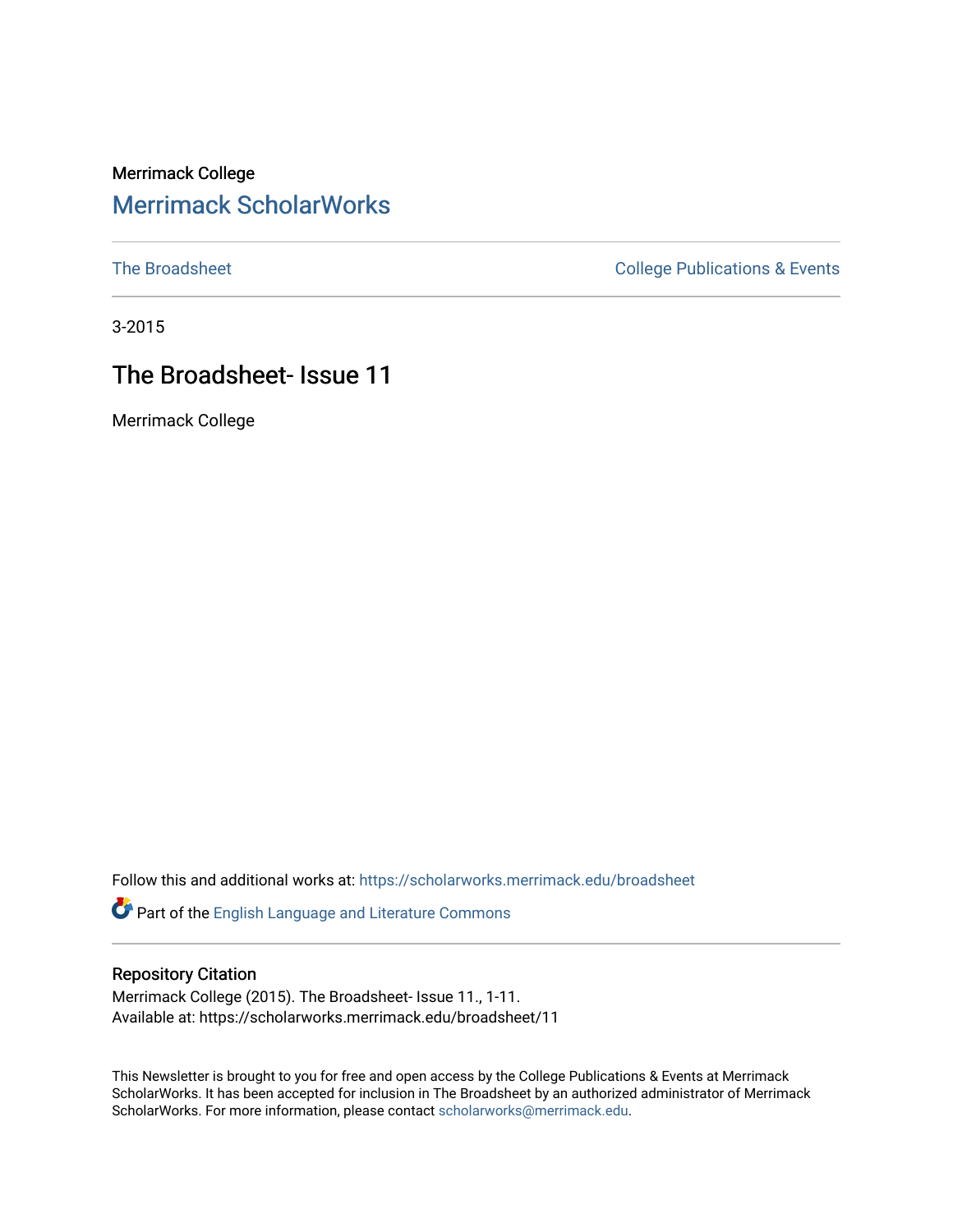# THE BROADSHEET



# **This Issue:**

### **English Dept. Fall Preview**

**Talking Poetry w/Andrea Cohen** 

### **Meet Danielle Jones-Pruett**

**Student Profile: Ashley Frye** 

**Book Profile:**  *Orphan Train* **The Merrimack English Faculty: photo courtesy of Kevin Salemme** 

# **English Department: Fall Course Preview by Emily O'Brien**

We've all been there. The deadline to register for the next semester is approaching, and you rush to your laptop when your time slot comes around. Scrolling through the options, you try to choose English courses that will fit your needs: earlier or later? longer or shorter? MWF or TR? It's like putting together a puzzle, and it can be stressful. Soon enough, you have a full course load, but do you know what you are actually taking? Sure, a brief catalog description accompanies the title of each course, identifying goals and listing required reading, but what if you had the chance to hear about your upcoming English courses first-hand from the professors who will be teaching them? Here is your chance. (*continued on page 4*)

*An official publication of the Merrimack College English Department, The Broadsheet is published monthly during the academic calendar year. Its mission is to celebrate the English Department's role in promoting the literary arts on campus, to acknowledge the accomplishments of faculty and students, to profile students and alumni, and to create a forum in which issues relevant to English studies can be discussed.*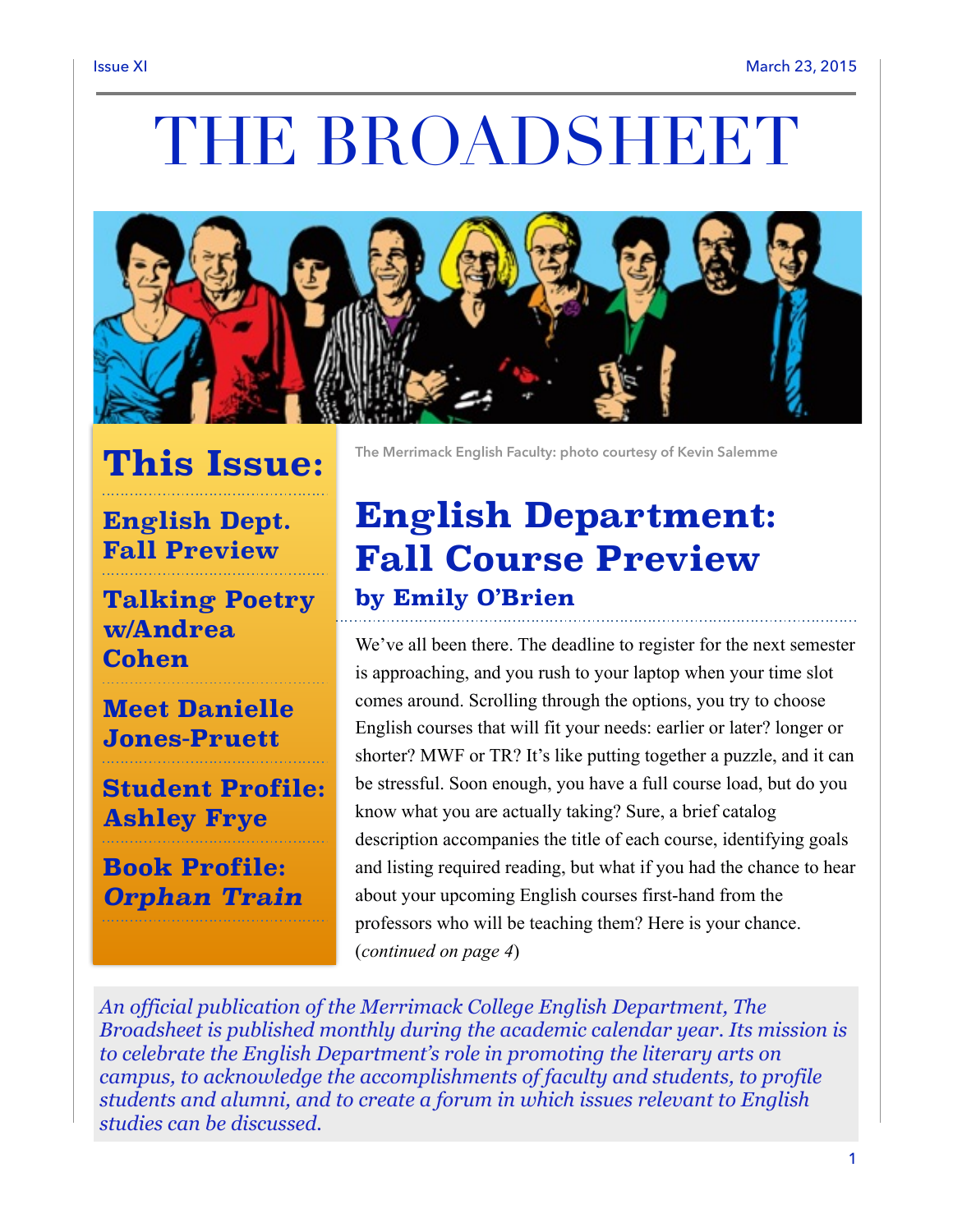Issue XI March 23, 2015

### **Speaking Poetically: An Interview With Andrea Cohen by Tony Rossetti**

Andrea Cohen is the director of the Writers House at Merrimack College and teaches creative writing courses with the English Department. Her poetry, stories, and essays have appeared in the *New Yorker, Poetry, The Threepenny Review, The New Republic, The Atlantic Monthly*, and elsewhere. Her fourth poetry collection, *Furs Not Mine*, was recently published by Four Way Books.

I recently posed some questions to her about what she loves most: poetry. A truly talented, amiable, and witty personality, Cohen shared some rather enlightening and inspiring insights. I had hoped to conduct an interview in person, but February's unprecedented snowfall kept most New Englanders in their homes for days at a time, so we corresponded via email. Thankfully, Cohen's heartfelt, thoughtful, and candid responses warmed my half frozen soul.

WHY DO YOU BELIEVE poetry matters? "Because our souls MATTER."

*What qualities do you think publishers are looking for in poetry/writing today?* I think different editors/publishers are searching for different things. Most are looking for poems they love and admire, poems they feel are



#### **Photo courtesy of Kevin Salemme**

doing something new. Because editors have varied tastes and aesthetics, what will get published in different venues (journals, small presses, bigger publishing houses, etc.) will differ widely. And some editors of journals are looking to publish poems that convey the breadth of what's being written.

*What qualities do you seek in your own writing?*  I care about the music in the poem. I care about the line. A lot. I care about the meaning of the poem being propelled by the music within the poem. I care about saying something in a way that hasn't been said yet. With as few words as possible. I want to make a poem that stays with you, and one you might go back to, and in returning, find something else.

*There are some critics in literary circles that insist poetry currently exists exclusively in the academic world. (I don't believe that, personally). Where would you say poetry "lives" today?* That's an old argument. (*continued on page 10*)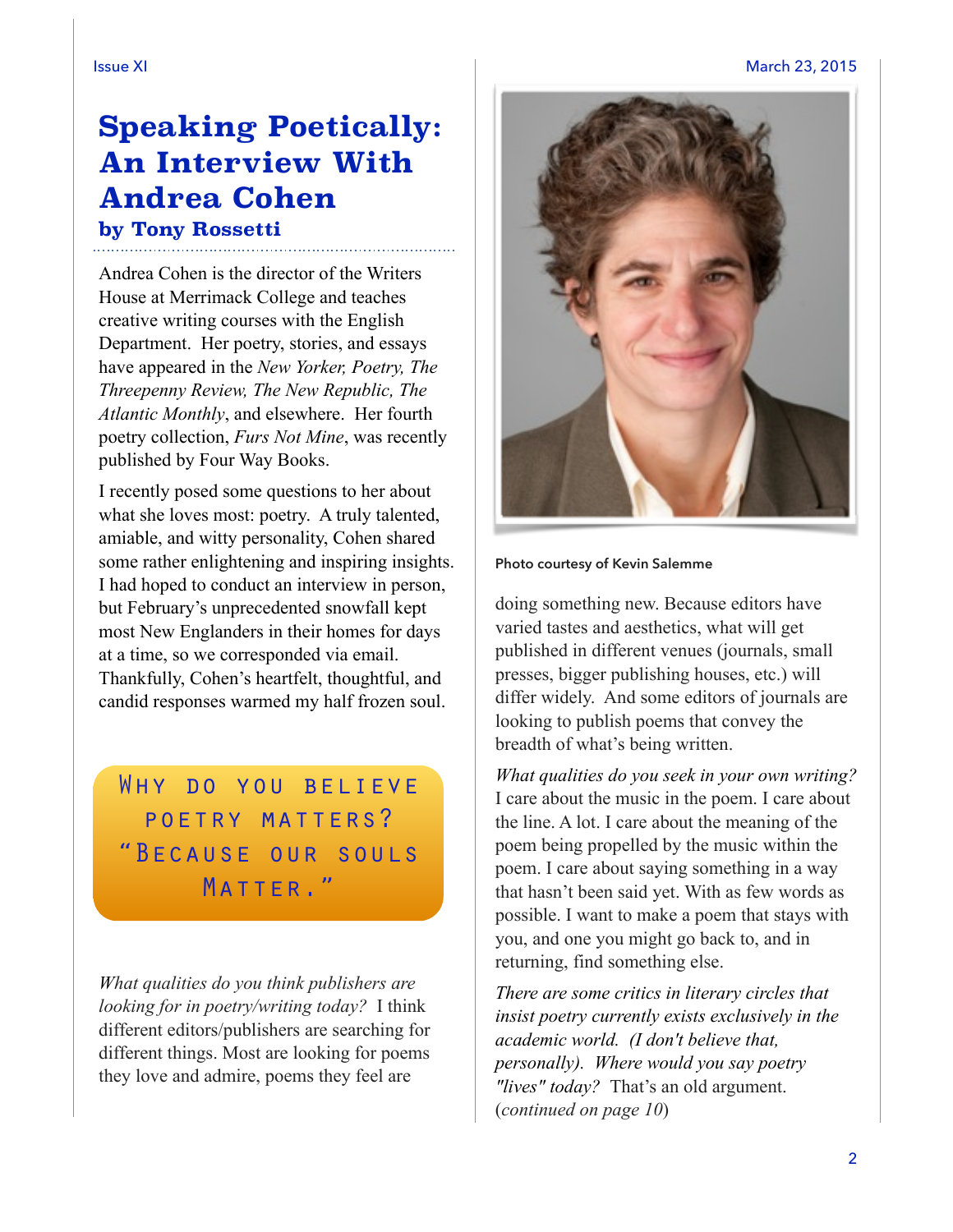# **Meet Danielle Jones-Pruett:**

For Danielle Jones-Pruett, Writing Is about More than Publishing



**Photo courtesy of Kevin Salemme** 

#### by Jessica Bruso

Serving as Program Coordinator for Merrimack College's Writers House, Danielle Jones-Pruett is responsible for performing administrative tasks that keep everything running smoothly every day. She schedules events, manages expenses, and organizes student program. On top of this, she is a mother of two and a published poet who has recently received the Rona-Jaffe Foundation award for women writers.

Recipients of the Rona-Jaffe award receive \$30,000, which can be used to support writing and travel. Danielle plans on using this money to go back home to Anniston, Alabama. She describes her hometown as "one of the most

polluted areas in America." When asked about why she decided to write about this area, Danielle said, "I started thinking about this a lot when someone I care very much about got breast cancer. I started to think about just how many people I had known with cancer when I was growing up, and couldn't help wondering how those decades of pollution played a part. And Anniston provides a rich backdrop for many of the political topics that plague America as a whole, but it's important to me that the poems are more than political manifestos. For this reason, I've chosen to tell the story of this town through the voice of a young, female speaker, whose personal story—and the tragedy of her own family—converge gradually and subtly with the history of the town." During her visit, she plans to spend time absorbing her surroundings and talking to the people that live there to get a sense of their voices to work into her poetry.

WRITING IS ABOUT discovery, so when that happens I feel LIKE IT'S GOOD.

As a writer and working mother, Danielle has many things competing for her time, but says writing is too important to make excuses. She says, "If I'm not writing as much as I feel I should, I schedule four days a week when I'm going to write for 30 minutes. Everyone has an extra thirty minutes in their life, right? It's one episode of *The Big Bang Theory*, or a little less time on Facebook, or waking up a little earlier. And you won't believe the magic that happens if you commit to writing for thirty minutes several times a week; (*continued on page 7*)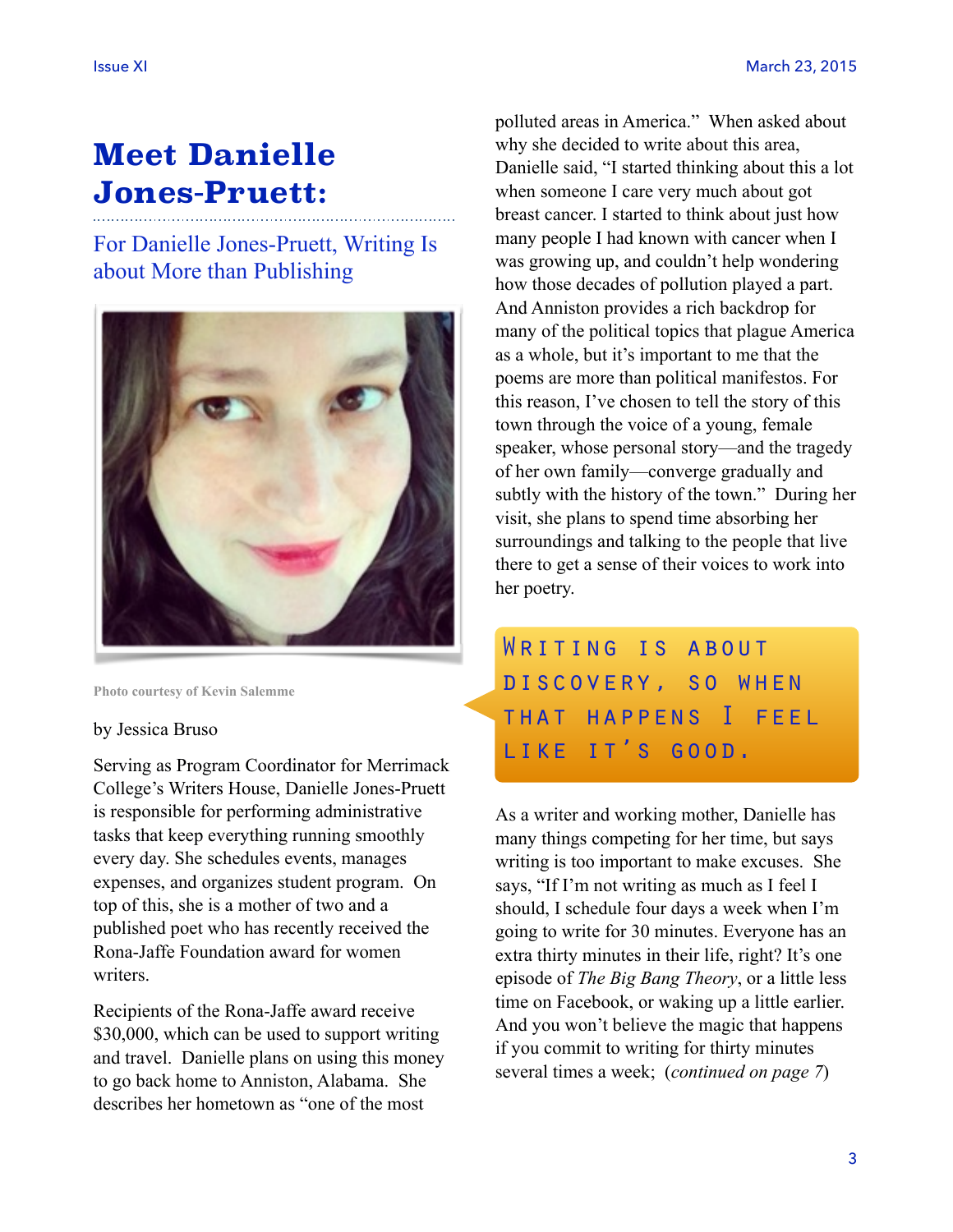### **Fall Preview Continued from p. 1**

This fall 2015, Merrimack's English department is offering its usual eclectic array of courses, but as the full-time faculty will surely tell you, the courses are being offered like never before. "I don't think I've ever taught one course the same way twice, and I bet that goes for all the faculty in our department," said Dr. Vatalaro. "It's good because it keeps things dynamic. We are always examining our approaches to our courses, and looking for better ways to teach them." This is exactly the attitude you would want from your English department faculty, and here at Merrimack, we are lucky enough to have that. Let's take a look at some of the upcoming adventures in literature and writing that are scheduled for next semester.

# SEX, SIN, AND salvation: Milton's poetry has it all!

A previous issue of *The Broadsheet* featured an article about Dr. Vatalaro's course *The New England Shore,* outlining the various excursions the group took. Senior Laura Dupre commented on her experience in the course last spring, saying "it was such an interesting class, because we got to think about what it means to be a writer in New England. We looked at works in search of a "New England signature" and questioned how things might be different if the same work had been written in California or New York or Virginia. It was just amazing to think about the impact that our environment has on our writing--stylistically and topically." This fall, however, Dr. Vatalaro will be teaching the same course with a different focus: "After teaching the pilot version of The New England Shore, I think the bread and butter of the course is walking in the footsteps of the writers whose

work you've read, I think that is a powerful thing for people. That's what I want the core of the course to be."



**A nice picture of the faculty courtesy of Kevin Salemme**

Another course you might be interested in is Dr. Scherwatzky's *Milton and the Culture of Revolution*. This promises to be a course unlike any other you will take at Merrimack. When asked in an email to describe what the course will be about, Dr. Scherwatzky responded: "Sex, sin, and salvation: Milton's poetry has it all! Where else but *Paradise Lost* can you get the low down on what it was like for Adam and Eve to get down both before and after the fall? Where else can you learn how angels have sex? But Milton delivers far more than erotic titillation: the poem could be rated V for violence as well. Where else can you read about the war in heaven between angels and demons? Where else in blank verse can you explore the fiery flames of hell without getting burned? Add in a touch of heretical theology and radical politics and what do you have? John Milton, and a course you'll never forget!"

If you are a fan of Shakespeare, and you want to gain a new perspective on why his plays include the elements they do, then Dr. Plasse has the perfect course for you this fall. (*continued on page 5*)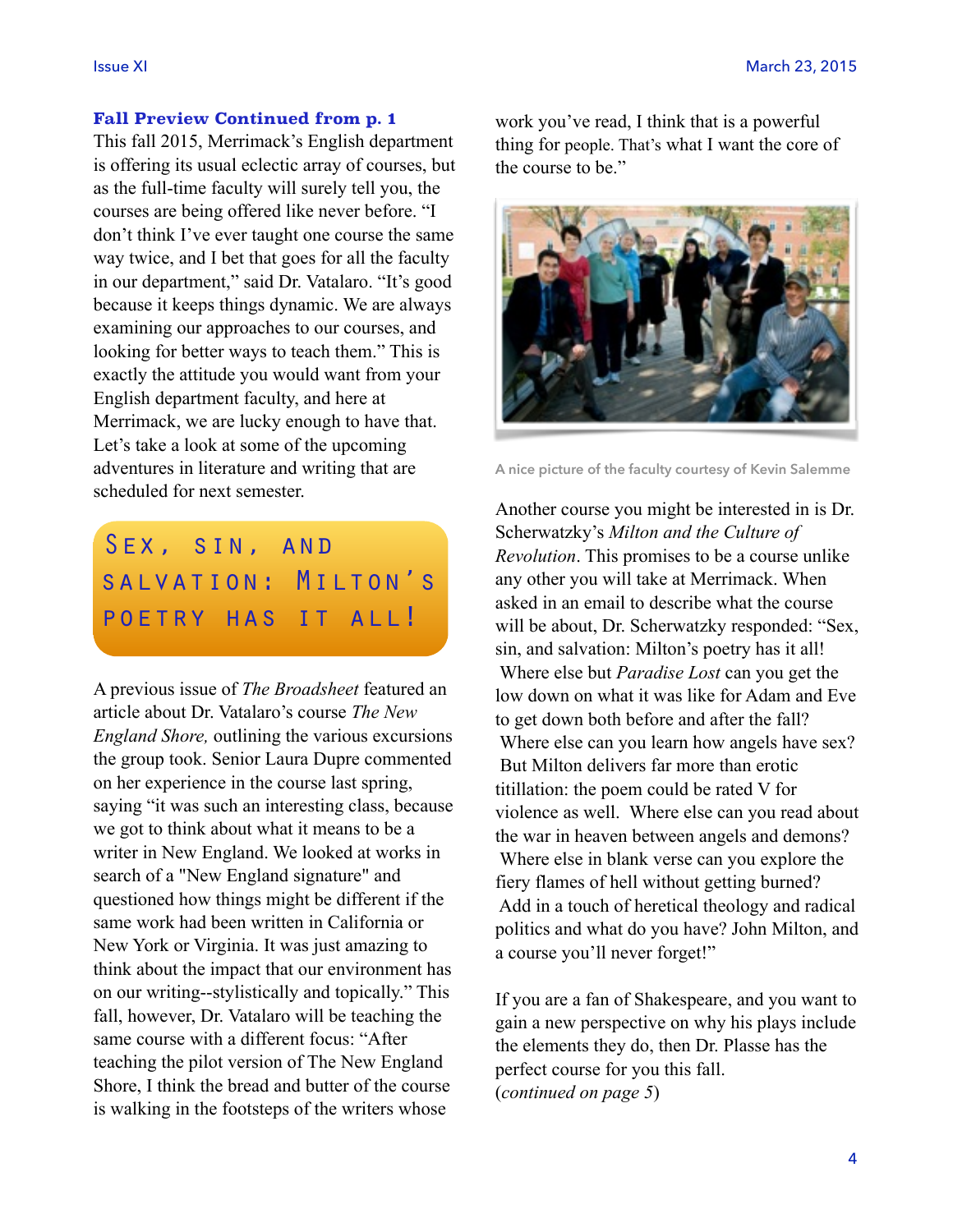## **Fall Preview Continued From p. 4**

ENG 3250 *Body Parts: Pleasure and Pain in Shakespeare's Plays* approaches some of Shakespeare's most famous work by examining presentations of the human body. According to

Approaching the plays through…the body makes Shakespeare more intriguing and less intimidating.

Dr. Plasse, "The body operates in Shakespeare not only as we might expect it to -- as the very medium through which actors bring these works to life onstage—but also as a persistent topic in its own right... It seems that no matter where you look in Shakespeare, you find bodies being used to express the central concerns of each play. As a core feature of Shakespeare's plays, the human body offers a concrete, compelling, and accessible focus that rewards careful reading and opens up many possibilities for investigation of these complex works."

This is certainly a unique way of looking at Shakespeare, and it sounds like a course that is sure to stir up some fascinating class discussion and debate. In addition to the appeal of this compelling subject matter, the course is taught by a professor who is highly passionate about this topic. When asked what was most exciting to her about teaching this course in the fall, Dr. Plasse said, "What gets me most excited about teaching this course, beyond my perpetual obsession with Shakespeare's bodies, is introducing students to a new way of experiencing Shakespeare. I've found that approaching the plays through attention to the body makes Shakespeare more intriguing and less intimidating, especially for students who

might have reservations about signing up for a Shakespeare course. And since the body generates meaning both on the page and on the stage, focusing on the body is an important way to get students to consider both the literary and theatrical dimensions of Shakespeare's art."

Though unavailable for interview, because they are on sabbatical leave this semester, Drs. Kevin Plunkett and MaryKay Mahoney will also be offering upper-level courses in their specialty fields. Dr. Plunkett will teach ENG 3790 *Poe, Hawthorne, and the American Short Story*, which the department fall 2015 English course brochure describes as follows: "The concept of the short story as a distinct narrative form develops in the 19<sup>th</sup> century, shaped significantly by the writings of Edgar Allan Poe and Nathaniel Hawthorne. This course will study the emergence of the modern short story as exemplified in the writings of these two authors, as well as cultural changes within 19thcentury America that contributed to the increased market for this new genre."

The bread and butter of the course is walking in the footsteps of the writers whose work you've READ.

The fall brochure description for Dr. Mahoney's ENG 3440 *Victorian Literature* reads: "Time of complacency or time of turmoil? The British Victorian period, usually described as ranging from 1832-1901, is frequently stereotyped as a time of respectability and conventionality, particularly in comparison to the Romantic (*continued on page 10*)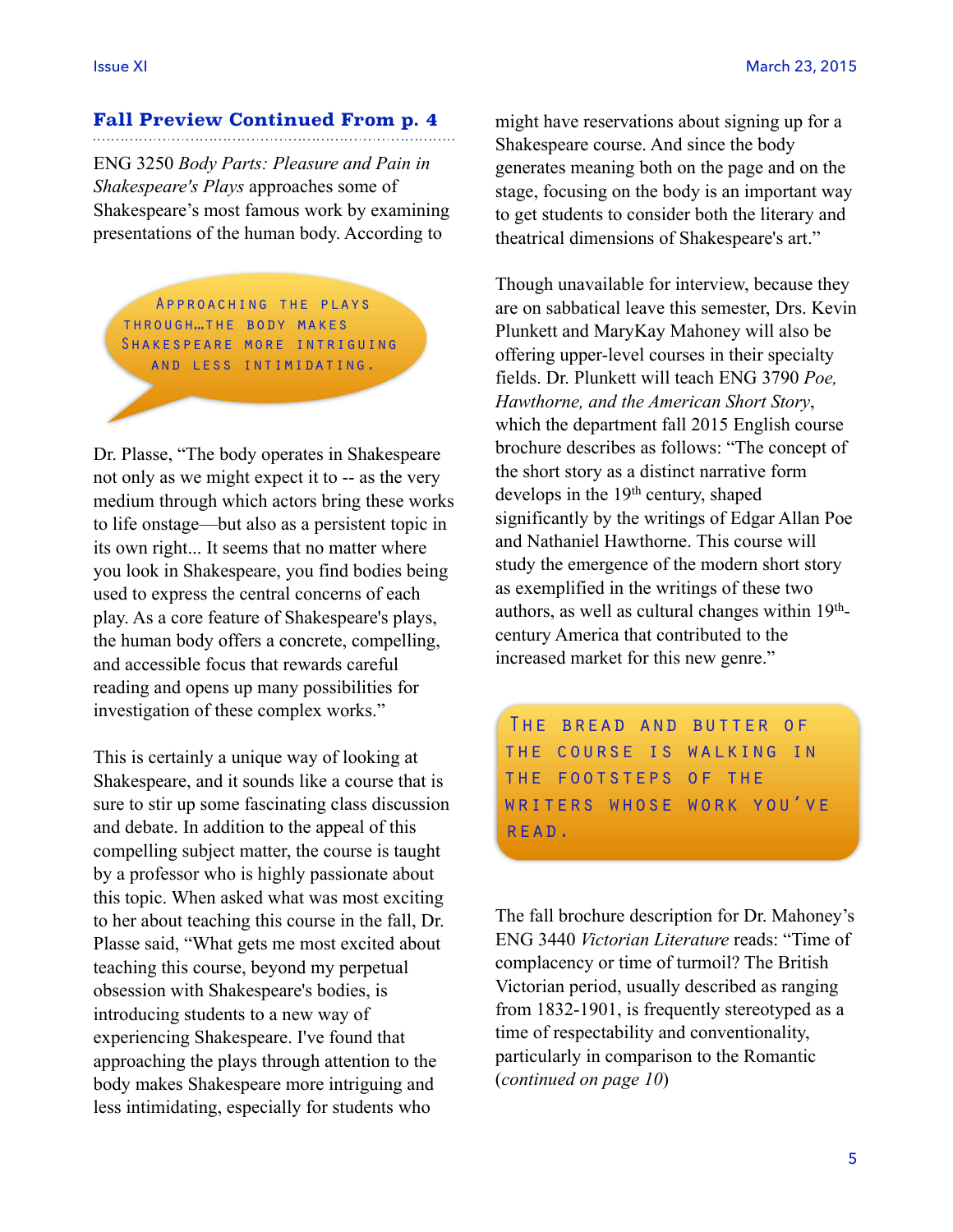## **Avid Reader, Active Leader: Ashley Frye by Emily O'Brien**



If there is one thing that Junior Ashley Frye isn't afraid to do, it's speak up for what she believes in. "I'm now so open to giving my opinion as an English major because often that's what you have to do in class. Its just something I do naturally now, and I like that my opinions have the power to spark someone else's ideas through Socratic discussion." According to Ashley, being an English major has strengthened her ability to speak her mind, an asset of the major that many can surely relate to. Ashley believes that the class discussions that come with many English courses at Merrimack have cultivated her own communication skills. She has taken this ability to speak her mind and now applies it in all aspects of her life.

Ashley's creativity and bold spirit make her stand out as a leader. As a Resident Advisor, Vice President of the GSA (Gay Straight Alliance), and active member of ALANA (Asian, Latino(a), African, Native American Affairs), she is certainly a familiar face around campus. Ashley uses her voice to make positive changes and to stand up for what her organizations represent. "Anything with diversity I really like.... If someone asks, 'Why do we have that on campus?' even if I'm not in the conversation, I like to jump in and say, 'Well, this is why we do it,' and I can just explain it to them that way."

# The more reading you do, the better your own work comes out.

After completing her undergraduate degree (Ashley also has a double minor in Spanish and in Women's and Gender Studies), she plans to attend graduate school and start a career as a high school English teacher in an urban setting. She wisely chose a Spanish minor, knowing that she will likely come across many Spanish speaking students in her future, where, undoubtedly, her voice will continue to be heard. Ashley credits her desire to become a high school English teacher to a teacher that she had in high school. "I've had people influence me in my life and I would like to influence people in that same way."

In her free time, when she is not putting together an event for GSA or a floor program for her residents, Ashley enjoys writing, reading and drawing. She considers herself a creative person, and she hopes to work on her writing more in the future during her summers off from teaching. (*continued on page 7*)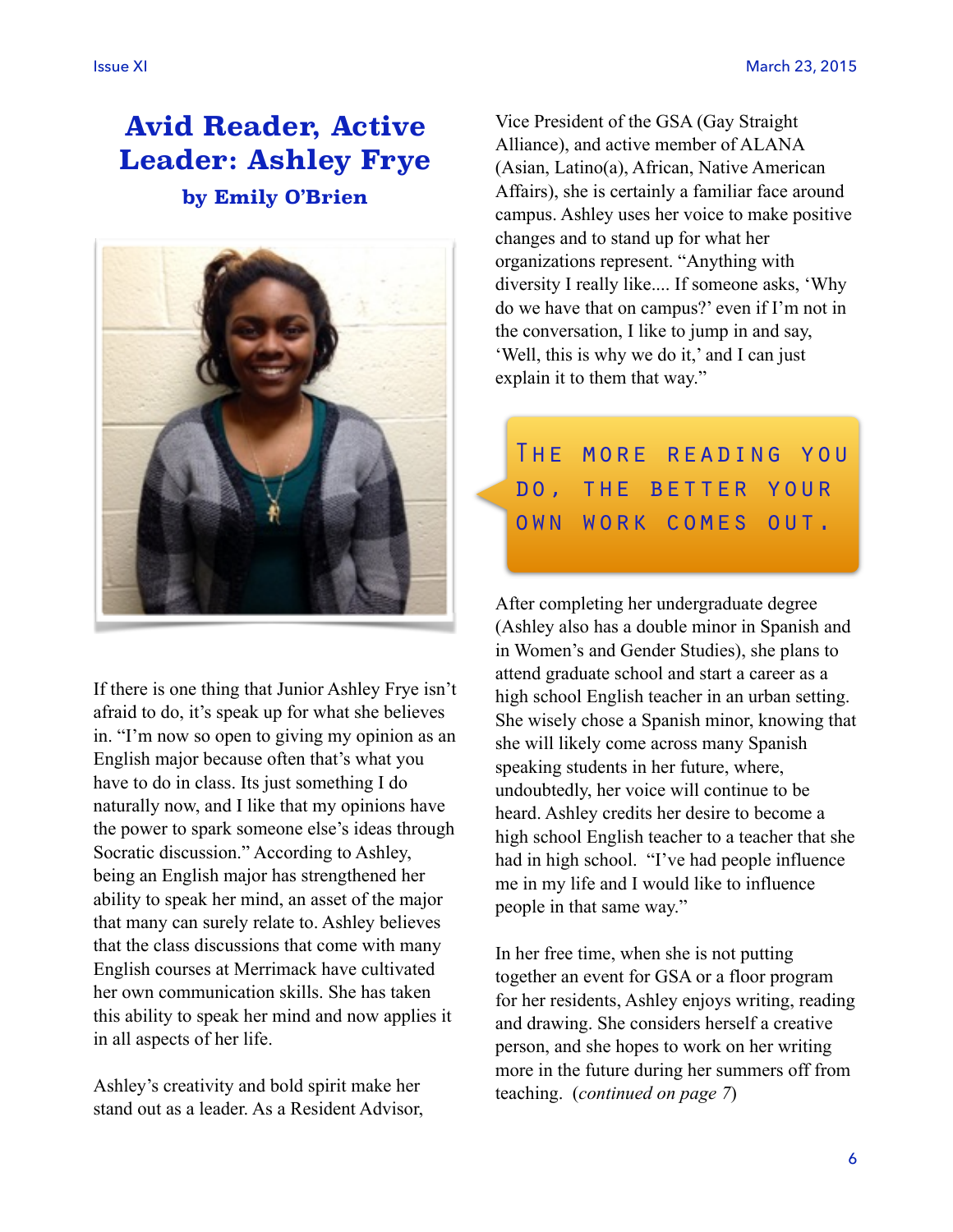### Ashley Frye Continued From p. 6

For now, the key ingredient in her life is reading. "The more reading you do, the better your own work comes out," Ashley says. She believes that reading is helpful to her as a writer because it exposes her to more styles and ideas of writing.

Ashley particularly enjoys reading black poetry and graphic novels. Some of her favorite titles from the latter genre are Marjane Satrapi's *Persepolis* and Art Spiegelman's *Maus,* both politically charged and personal at the same time. "I like cultural books," said Ashley, also listing Chimamanda Ngozi Adichie's 2013 novel *Americanah* as a favorite read. She recently read a collection of Maya Angelou poems, and identifies her favorites as "No Loser No Weeper," and "Harlem Hopscotch." When asked how reading these works influenced her, Ashley said, "The more we read, the better we know ourselves and literature. The better we know ourselves and literature, the better we can express ourselves when we write."

#### **Meet Danielle Jones-Pruett Interview Continued From p. 3**

your brain starts seeing poems or stories everywhere, because you're training yourself to look and pay attention. I'm not a believer in inspiration striking: I believe you sit down to work and make the magic happen."

 Danielle first started to make the magic happen when she was ten years old. She would sit at her father's Underwood typewriter and rewrite stories she knew, exploring her understanding of the characters and plot. When she was thirteen, she began to write poetry, and it was in this form that she found her voice. She still writes every day and describes her process saying, "I write something every day, although

sometimes it's just a sentence or a phrase, or some idea I'm chewing on. I have poems that I've written in one draft (although usually when that happens I've been turning the subject matter over in my head for a while), and I've written poems I'm still revising years later because they're just not right. My favorite thing is when something happens in my life and I suddenly realize I have an ending to a poem I couldn't finish…. For me, writing is about discovery, so when that happens I feel like it's good."

I'm not a believer in inspiration striking: I believe you sit down to work to make the magic happen.

 When asked if she would offer any advice to young writers, Danielle emphasized the importance of the work. She says, "It can't be about being published, or winning awards and fellowships. All that stuff is nice and encouraging and feels great, but it has to be about loving the work. If you love what you're writing it's natural to want to work hard, and if you work hard you'll get better, and if you get better the rest will follow." She also underscored the importance of belonging to a community of writers, since it will serve as a catalyst. She says, "I also cannot emphasize the importance of community: writing friends who will read your work and tell you what they think, that share your passion and understand your fears and frustrations." She offers encouraging words saying, "I hope you find fellow wordsmiths that inspire and encourage you here at the Writers House. Having a writing community has made all the difference in my life."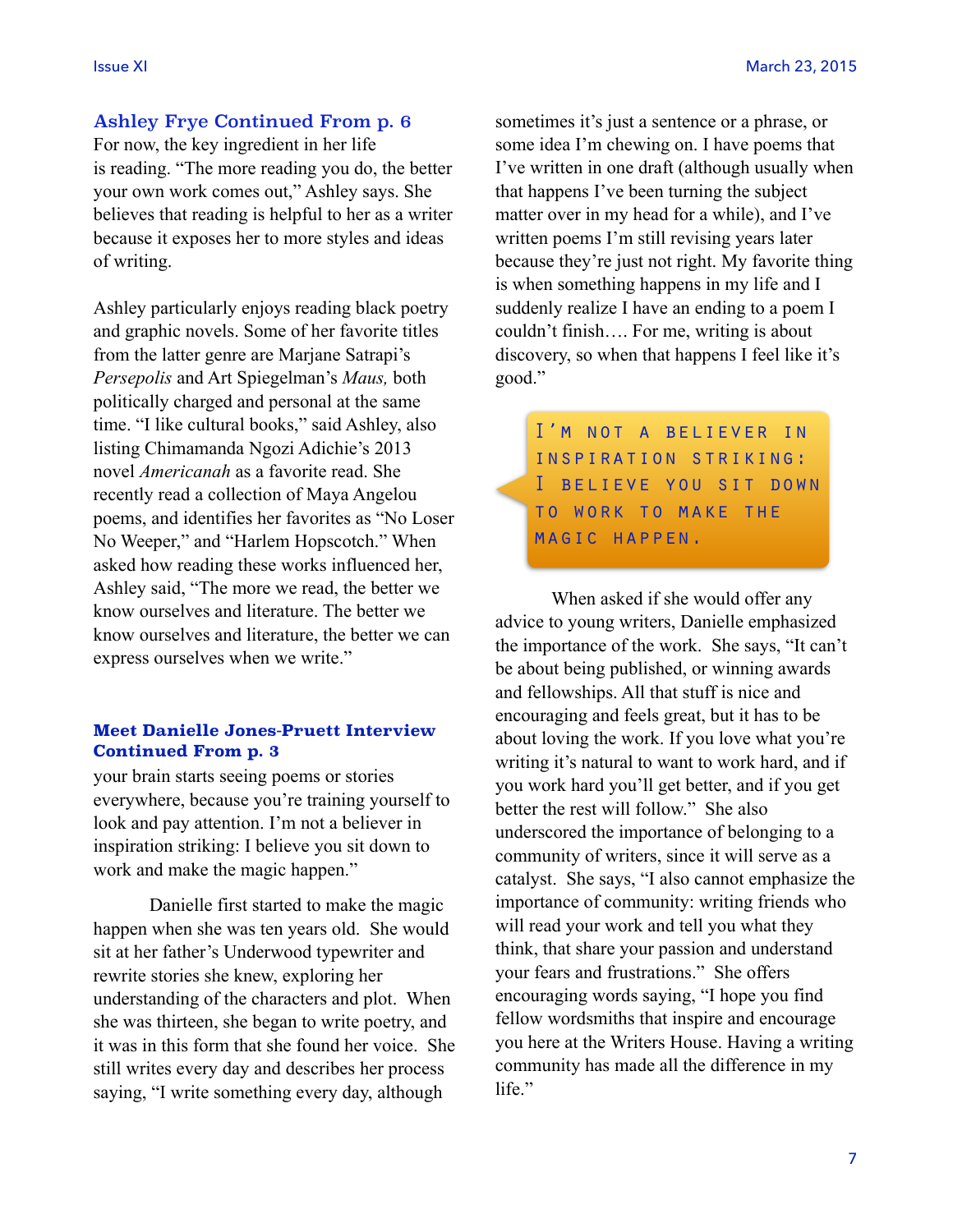# **Finding Our Best Selves: A Review of**  *Orphan Train* **By Rosemary Morton**

### *Orphan Train*

Author: Christian Baker Kline Publisher: HarperCollins Publishers Date of Publication: 2013



*Orphan Train,* by Christian Baker Kline, is a historical fiction novel that centers on a friendship between a ninety-one-year-old woman named Vivian and a sixteen-year-old foster child named Molly. Their friendship begins when Molly steals a novel from a library and is sentenced to serve time in a juvenile hall. Molly is given the choice to perform community service instead, so she agrees to help Vivian clean out her attic. Molly soon learns that she and Vivian have much more in common than they realize. Woven into this story is another narrative involving Niamh Power (Vivian's birth name), an Irish immigrant girl, whose entire family was killed in a fire. Niamh is aboard an orphan train traveling to the Midwest, where she will either be adopted or put to work.

Diversity represents an important element in this book. Molly is of Native American descent and is unique within the white suburban town where she lives. Molly is an outsider in this community, just as Vivian is when, as a girl, she is shipped from one foster care home to the next.



The friendship that develops between Vivian and Molly makes up the bulk of the story. It is written well and all of the dialogue seems natural, despite the generational distance between the two characters. The first interaction that Vivian and Molly had involves her appearance. Molly is a Goth. To illustrate: "'What?' 'Doing that to your hair.' 'Oh. It's not so bad. I've been doing it for a while now.' 'What's your natural color, if you don't mind my asking?' 'I don't mind,'" Molly says. "It's dark brown.' 'Well, my natural color is red.'" It takes Molly a moment to realize Vivian is making a little joke about being gray. "I like what you've done with it," she parries. "It suits you"(15). Vivian is one of the first characters in the story who appreciates Molly for who she is. From the first conversation to the end of the story, the reader acknowledges that this friendship is magical, because without it Molly would have never opened up to another human being.

The plot of this novel is fascinating, because many of the people that Vivian knew in the past connect to a character in the present. For (*continued on page 9*)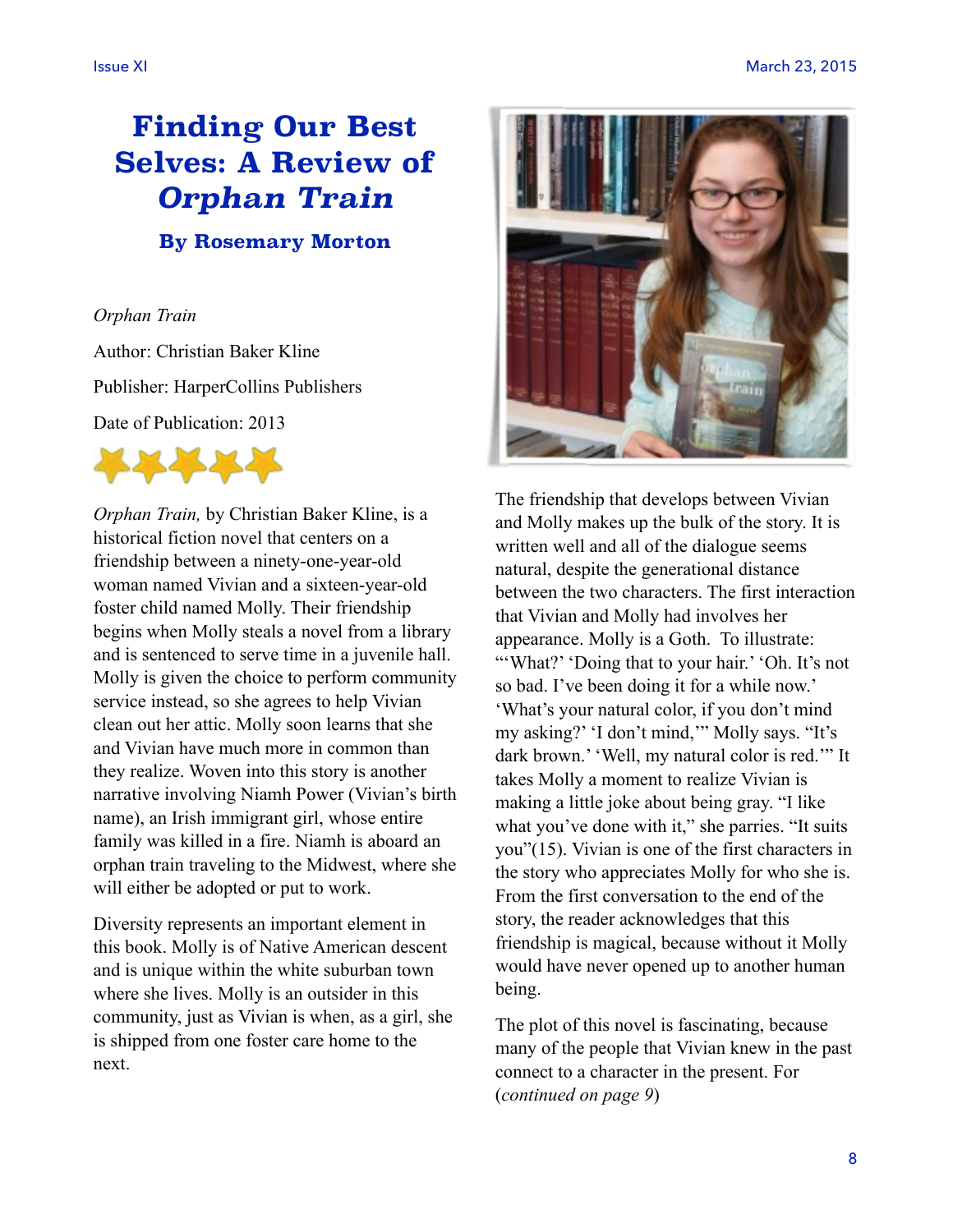### *Orphan Train* **Continued From p. 8**

example, Dina is Molly's foster mother, and Mrs. Scatcherd is the woman who runs the orphan train Vivian is on. What is more, both of these characters are problematical. Though they are fundamentally strong Christians, both seem to have very little regard for the children they swore to protect.

In *Orphan Train*, the narrative goes from Molly's story to Vivian's story. Christian Baker Kline accomplishes these jumps in time seamlessly. Her approach is interesting in the sense that she does not just switch the time period; she changes the narrator altogether. In Vivian's story, for example, the author uses first

person while in Molly's story she uses third person narration. This method works, because it helps the reader distinguish between the two main characters. I believe this feature makes the novel very enjoyable to read.

The historical content in this story is based on something of which few people are aware. Orphan trains were commonplace between the years 1854 and 1929. According to the appendix at the back of this edition, over 75 trains were in service. Many of the riders apparently believed there was only one (About the Book 5). The trains were used for "adoption, which turned out to be indentured servitude." (About the Book 8). According to the author, the trains were part of a social experiment, and, though some of the children, mostly babies, were actually adopted by loving families, many of the children who road the orphan trains were not so lucky. Charles Loring Brace, who founded the program, "believed that hard work, education, and firm but compassionate childrearing---not to mention midwestern Catholic family values-- were a way to save these children from a life of depravity." (About the Book 8). All of the time and energy that it took to research this story worked in Christian Baker Kline's favor. Out of her four previous novels, *Orphan Train* is the first to wind up on the *New York Times* Bestseller List.

For me, the book's only shortcoming is that the middle, sandwiched between such a strong beginning and ending, was lacking. It seemed that the story was dragging a little too long and much of the story was told from Vivian's point of view. I did not mind Vivian's story, for I loved her as a character; however I felt that

there needed to be more of Molly's story. I wanted to know what was happening to Molly and her friendship with Vivian. As much as the friendship was important to the story, it was not in the story as much as I

would have liked. The novel would be much stronger had it apportioned equal amounts of time to the two main characters.

My overall reaction to this novel is a positive one. The reader develops a deep personal connection to these characters and inevitably wants to see them overcome their struggles. The novel is enjoyable particularly for those who love historical fiction. *Orphan Train* was a very emotional read and you grow to love these characters. It provides a great journey and I would recommend it to anyone. So hop on the train and enjoy the ride!

"I've come to think that's what heaven is-- a place in the memory of others where our best selves live on"